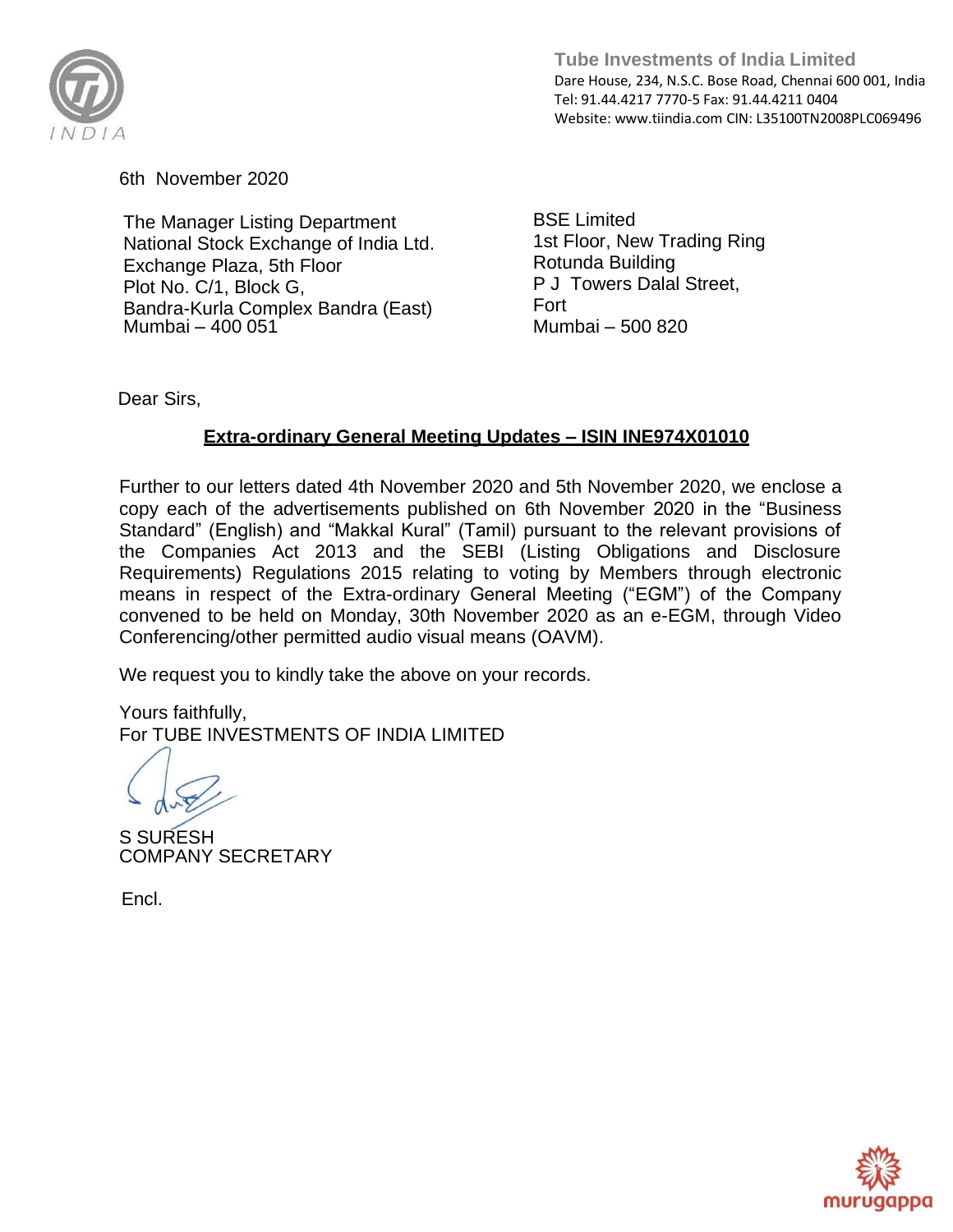## **Business Standard** 6th November 2020



**Tube Investments of India Limited** CIN:L35100TN2008PLC069496

Regd.Office: 'Dare House', 234, N.S.C. Bose Road, Chennai - 600 001 Tel: 91 44 42177770-5 Fax: 91 44 42110404

Website: www.tiindia.com E-mail id: investorservices@tii.murugappa.com

## **NOTICE**

NOTICE is hereby given that pursuant to the Ministry of Corporate Affairs' General Circular Nos. 14/2020, 17/2020, 22/2020 and 33/2020 dated 8th April 2020, 13th April 2020, 15th June 2020 and 28th September 2020 respectively arising from outbreak of the COVID-19 pandemic and Circular No. SEBI/HO/CFD/CMD1/CIR/P/2020/79 dated 12th May 2020 issued by the Securities and Exchange Board of India ("SEBI Circular") and in compliance with the provisions of the Companies Act, 2013 ("Act") and the SEBI (Listing Obligations and Disclosure Requirements) Regulations 2015 ("Listing Regulations"), for the Extraordinary General Meeting (EGM) of the Members of Tube Investments of India Limited convened to be held on Monday, the 30th November 2020 at 10.30 A.M. IST as an electronic EGM (e-EGM) through Video Conferencing (VC) facility being provided by the Company through M/s. National Securities Depository Limited ("NSDL") to transact the business as set forth in the Notice dated 4th November 2020 (EGM Notice), the electronic (soft) copy of the EGM Notice setting out the business to be transacted thereat has been sent electronically on 5th November 2020 to the Members whose e-mail IDs are registered with the Company/Depository Participant(s) for communication purposes including those Members who have requested for physical copies. No physical copies of the above has been or will be sent.

Members may access the VC and attend the e-EGM at https://www.evoting.nsdl.com under Members login by using their remote e-voting credentials. Members may refer to the EGM Notice for detailed instructions on participation in the EGM through VC.

Soft copy of the EGM Notice is made available on the website of the Company, www.tiindia.com, NSDL: www.evoting.nsdl.com, the website of the Stock Exchanges viz., BSE Ltd: www.bseindia.com and National Stock Exchange of India Limited: www.nseindia.com.

As stated in the EGM Notice, in compliance with the provisions of Section 108 of the Act, Rule 20 of the Companies (Management and Administration) Rules 2014 as amended and Regulation 44 of SEBI Regulations, the business before the EGM may be transacted through voting by electronic means and accordingly, the Company is providing the Members the facility to exercise their right to vote on the resolution proposed for consideration at the EGM electronically through the e-voting services of NSDL.

The remote e-voting shall commence on Friday, 27th November 2020 (9.00 a.m.) (IST) and end on Sunday, 29th November 2020 at 5:00 p.m. (IST) after which date and time, NSDL shall disable the remote e-voting and no further remote e-voting shall be allowed. During the said period, Members of the Company, holding shares either in physical form or dematerialized form, as on the cut-off date of 23rd November 2020, may cast their vote by remote e-voting.

A person whose name is recorded in the Register of Members or in the register of beneficial owners maintained by the depositories as on the cut-off date only shall be entitled to avail the e-voting facility as well as voting at the EGM. Any person who acquires shares of the Company and becomes Member of the Company after dispatch of the EGM Notice and holding shares as of the cut-off date of 23rd November 2020, may obtain the log in ID and password by sending a request with details of email address, DP ID/Client ID, mobile number, number of shares held and self-attested PAN copy by email to evoting@nsdl.co.in. Persons already registered with NSDL for remote e-voting can use their existing user ID and password for casting their votes.

A Member may participate in the EGM even after exercising his right to vote through remote e-voting but shall not be allowed to vote again in the EGM. Members who have not cast their votes through remote e-voting will be facilitated to vote at the EGM.

In case of any queries relating to e-voting, you may refer the "Frequently Asked Questions" and e-voting user manual for shareholders available at the download section of www.evoting.nsdl.com or call on toll free no.: 1800-222-990 or send a request at evoting@nsdl.co.in. In case of any queries/grievances in relation to e-voting, please contact Ms. Pallavi Mhatre, Manager, NSDL at pallavid@nsdl.co.in / 022-24994545 & Ms. Sarita Mote, Assistant Manager, NSDL at saritam@nsdl.co.in 022-24994890.

By Order of the Board For Tube Investments of India Limited S Suresh **Company Secretary**